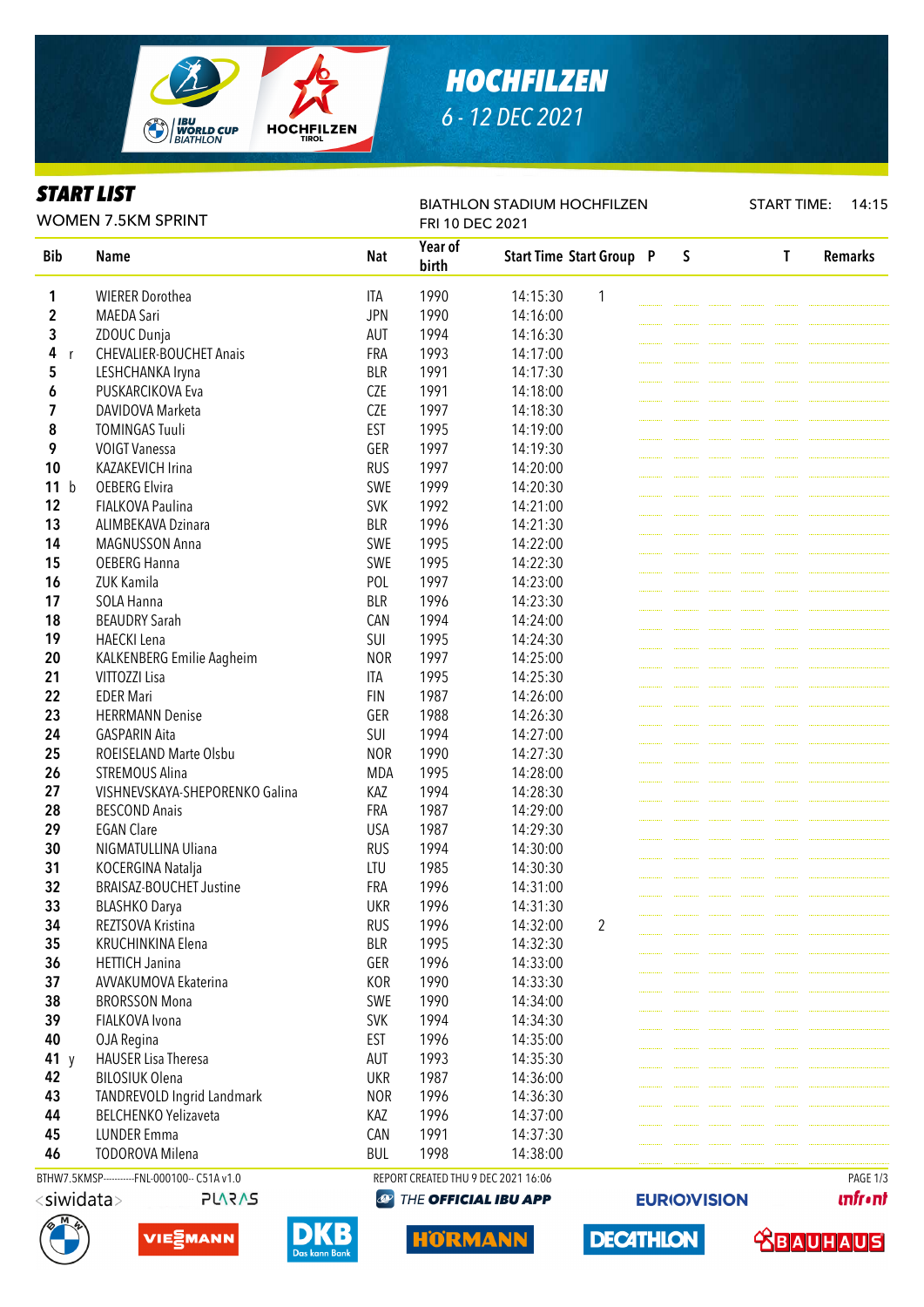

## *HOCHFILZEN 6 - 12 DEC 2021*

### *START LIST*

WOMEN 7.5KM SPRINT

BIATHLON STADIUM HOCHFILZEN

START TIME: 14:15

| Year of<br><b>Start Time Start Group P</b><br>$\mathsf S$<br><b>Bib</b><br><b>Nat</b><br>$\mathsf{T}$<br><b>Name</b><br>birth<br><b>CZE</b><br>1994<br>47<br>JISLOVA Jessica<br>14:38:30<br>48<br>POL<br>1991<br>HOJNISZ-STAREGA Monika<br>14:39:00<br><b>RUS</b><br>49<br>MIRONOVA Svetlana<br>1994<br>14:39:30<br>1994<br>50<br><b>MINKKINEN Suvi</b><br><b>FIN</b><br>14:40:00<br>51<br>1994<br>PERSSON Linn<br>SWE<br>14:40:30<br>52<br><b>JPN</b><br>1989<br>TACHIZAKI Fuyuko<br>14:41:00<br>53<br>PREUSS Franziska<br>GER<br>1994<br>14:41:30<br>RIEDER Christina<br>54<br>AUT<br>1993<br>14:42:00<br>55<br><b>NOR</b><br>1990<br><b>ECKHOFF Tiril</b><br>14:42:30<br>56<br><b>IRWIN Deedra</b><br><b>USA</b><br>1992<br>14:43:00<br>57<br>DZHIMA Yuliia<br><b>UKR</b><br>1990<br>14:43:30<br>58<br><b>KLEMENCIC Polona</b><br><b>SLO</b><br>1997<br>14:44:00<br>59<br>LIE Lotte<br><b>BEL</b><br>1995<br>14:44:30<br>60<br>COMOLA Samuela<br><b>ITA</b><br>1998<br>14:45:00<br>LAT<br>61<br><b>BENDIKA Baiba</b><br>1991<br>14:45:30<br>SUI<br>2000<br>62<br><b>BASERGA Amy</b><br>14:46:00<br>63<br>1995<br><b>CHEVALIER Chloe</b><br><b>FRA</b><br>14:46:30<br>SWE<br>64<br><b>NILSSON Stina</b><br>1993<br>14:47:00<br>65<br>SUI<br>1991<br>3<br><b>GASPARIN Elisa</b><br>14:47:30<br>1989<br>66<br><b>TANAKA Yurie</b><br><b>JPN</b><br>14:48:00<br>67<br><b>BULINA Sanita</b><br>LAT<br>2001<br>14:48:30<br>1995<br>68<br>KRUCHINKINA Irina<br><b>BLR</b><br>14:49:00<br>69<br>1992<br>MAKA Anna<br>POL<br>14:49:30<br>70<br><b>DUNKLEE Susan</b><br><b>USA</b><br>1986<br>14:50:00<br>71<br>LIGHTFOOT Amanda<br>GBR<br>1987<br>14:50:30<br>72<br>KOZICA Anika<br><b>CRO</b><br>1997<br>14:51:00<br>73<br><b>UKR</b><br>1992<br>PETRENKO Iryna<br>14:51:30<br>74<br><b>USHKINA Natalia</b><br><b>ROU</b><br>1996<br>14:52:00<br>75<br><b>BANKES Megan</b><br>CAN<br>1997<br>14:52:30<br>76<br><b>MORTON Darcie</b><br>AUS<br>1999<br>14:53:00<br><b>EST</b><br>77<br><b>KUELM Susan</b><br>1996<br>14:53:30<br>78<br>LIEN Ida<br><b>NOR</b><br>1997<br>14:54:00<br>79<br><b>CHN</b><br>1991<br><b>TANG Jialin</b><br>14:54:30<br>80<br>GER<br>1992<br>14:55:00<br><b>HINZ Vanessa</b><br>81<br>SLO<br>2001<br>14:55:30<br><b>KLEMENCIC Ziva</b><br>AUT<br>1996<br>82<br><b>SCHWAIGER Julia</b><br>14:56:00<br>83<br>1989<br><b>KLIMINA Darya</b><br>KAZ<br>14:56:30<br>84<br><b>KUKLINA Larisa</b><br><b>RUS</b><br>1990<br>14:57:00<br>85<br>LESCINSKAITE Gabriele<br>LTU<br>1996<br>14:57:30<br>CARRARA Michela<br>1997<br>86<br>ITA<br>14:58:00<br>87<br><b>IVANOVA Aliona</b><br><b>MDA</b><br>1994<br>14:58:30<br>SIMON Julia<br>FRA<br>1996<br>88<br>14:59:00<br>89<br><b>LEHTONEN Venla</b><br>1995<br><b>FIN</b><br>14:59:30<br><b>CHN</b><br>1999<br>90<br><b>CHU Yuanmeng</b><br>15:00:00<br>91<br>REMENOVA Maria<br><b>SVK</b><br>2000<br>15:00:30<br>92<br><b>VINKLARKOVA Tereza</b><br><b>CZE</b><br>1998<br>15:01:00 | <b>WOMEN 7.5KM SPRINT</b> |                                              |  | FRI 10 DEC 2021 |  |  |  |  |  |  |  |                |
|------------------------------------------------------------------------------------------------------------------------------------------------------------------------------------------------------------------------------------------------------------------------------------------------------------------------------------------------------------------------------------------------------------------------------------------------------------------------------------------------------------------------------------------------------------------------------------------------------------------------------------------------------------------------------------------------------------------------------------------------------------------------------------------------------------------------------------------------------------------------------------------------------------------------------------------------------------------------------------------------------------------------------------------------------------------------------------------------------------------------------------------------------------------------------------------------------------------------------------------------------------------------------------------------------------------------------------------------------------------------------------------------------------------------------------------------------------------------------------------------------------------------------------------------------------------------------------------------------------------------------------------------------------------------------------------------------------------------------------------------------------------------------------------------------------------------------------------------------------------------------------------------------------------------------------------------------------------------------------------------------------------------------------------------------------------------------------------------------------------------------------------------------------------------------------------------------------------------------------------------------------------------------------------------------------------------------------------------------------------------------------------------------------------------------------------------------------------------------------------------------------------------------------------------------------------------------------------------------------------------------------------------------------------------------------------------------------------------------------------------------------------------------------------------------------------------------------------------------------------------------------------------------------------------------------------------|---------------------------|----------------------------------------------|--|-----------------|--|--|--|--|--|--|--|----------------|
|                                                                                                                                                                                                                                                                                                                                                                                                                                                                                                                                                                                                                                                                                                                                                                                                                                                                                                                                                                                                                                                                                                                                                                                                                                                                                                                                                                                                                                                                                                                                                                                                                                                                                                                                                                                                                                                                                                                                                                                                                                                                                                                                                                                                                                                                                                                                                                                                                                                                                                                                                                                                                                                                                                                                                                                                                                                                                                                                                |                           |                                              |  |                 |  |  |  |  |  |  |  | <b>Remarks</b> |
|                                                                                                                                                                                                                                                                                                                                                                                                                                                                                                                                                                                                                                                                                                                                                                                                                                                                                                                                                                                                                                                                                                                                                                                                                                                                                                                                                                                                                                                                                                                                                                                                                                                                                                                                                                                                                                                                                                                                                                                                                                                                                                                                                                                                                                                                                                                                                                                                                                                                                                                                                                                                                                                                                                                                                                                                                                                                                                                                                |                           |                                              |  |                 |  |  |  |  |  |  |  |                |
|                                                                                                                                                                                                                                                                                                                                                                                                                                                                                                                                                                                                                                                                                                                                                                                                                                                                                                                                                                                                                                                                                                                                                                                                                                                                                                                                                                                                                                                                                                                                                                                                                                                                                                                                                                                                                                                                                                                                                                                                                                                                                                                                                                                                                                                                                                                                                                                                                                                                                                                                                                                                                                                                                                                                                                                                                                                                                                                                                |                           |                                              |  |                 |  |  |  |  |  |  |  |                |
|                                                                                                                                                                                                                                                                                                                                                                                                                                                                                                                                                                                                                                                                                                                                                                                                                                                                                                                                                                                                                                                                                                                                                                                                                                                                                                                                                                                                                                                                                                                                                                                                                                                                                                                                                                                                                                                                                                                                                                                                                                                                                                                                                                                                                                                                                                                                                                                                                                                                                                                                                                                                                                                                                                                                                                                                                                                                                                                                                |                           |                                              |  |                 |  |  |  |  |  |  |  |                |
|                                                                                                                                                                                                                                                                                                                                                                                                                                                                                                                                                                                                                                                                                                                                                                                                                                                                                                                                                                                                                                                                                                                                                                                                                                                                                                                                                                                                                                                                                                                                                                                                                                                                                                                                                                                                                                                                                                                                                                                                                                                                                                                                                                                                                                                                                                                                                                                                                                                                                                                                                                                                                                                                                                                                                                                                                                                                                                                                                |                           |                                              |  |                 |  |  |  |  |  |  |  |                |
|                                                                                                                                                                                                                                                                                                                                                                                                                                                                                                                                                                                                                                                                                                                                                                                                                                                                                                                                                                                                                                                                                                                                                                                                                                                                                                                                                                                                                                                                                                                                                                                                                                                                                                                                                                                                                                                                                                                                                                                                                                                                                                                                                                                                                                                                                                                                                                                                                                                                                                                                                                                                                                                                                                                                                                                                                                                                                                                                                |                           |                                              |  |                 |  |  |  |  |  |  |  |                |
|                                                                                                                                                                                                                                                                                                                                                                                                                                                                                                                                                                                                                                                                                                                                                                                                                                                                                                                                                                                                                                                                                                                                                                                                                                                                                                                                                                                                                                                                                                                                                                                                                                                                                                                                                                                                                                                                                                                                                                                                                                                                                                                                                                                                                                                                                                                                                                                                                                                                                                                                                                                                                                                                                                                                                                                                                                                                                                                                                |                           |                                              |  |                 |  |  |  |  |  |  |  |                |
|                                                                                                                                                                                                                                                                                                                                                                                                                                                                                                                                                                                                                                                                                                                                                                                                                                                                                                                                                                                                                                                                                                                                                                                                                                                                                                                                                                                                                                                                                                                                                                                                                                                                                                                                                                                                                                                                                                                                                                                                                                                                                                                                                                                                                                                                                                                                                                                                                                                                                                                                                                                                                                                                                                                                                                                                                                                                                                                                                |                           |                                              |  |                 |  |  |  |  |  |  |  |                |
|                                                                                                                                                                                                                                                                                                                                                                                                                                                                                                                                                                                                                                                                                                                                                                                                                                                                                                                                                                                                                                                                                                                                                                                                                                                                                                                                                                                                                                                                                                                                                                                                                                                                                                                                                                                                                                                                                                                                                                                                                                                                                                                                                                                                                                                                                                                                                                                                                                                                                                                                                                                                                                                                                                                                                                                                                                                                                                                                                |                           |                                              |  |                 |  |  |  |  |  |  |  |                |
|                                                                                                                                                                                                                                                                                                                                                                                                                                                                                                                                                                                                                                                                                                                                                                                                                                                                                                                                                                                                                                                                                                                                                                                                                                                                                                                                                                                                                                                                                                                                                                                                                                                                                                                                                                                                                                                                                                                                                                                                                                                                                                                                                                                                                                                                                                                                                                                                                                                                                                                                                                                                                                                                                                                                                                                                                                                                                                                                                |                           |                                              |  |                 |  |  |  |  |  |  |  |                |
|                                                                                                                                                                                                                                                                                                                                                                                                                                                                                                                                                                                                                                                                                                                                                                                                                                                                                                                                                                                                                                                                                                                                                                                                                                                                                                                                                                                                                                                                                                                                                                                                                                                                                                                                                                                                                                                                                                                                                                                                                                                                                                                                                                                                                                                                                                                                                                                                                                                                                                                                                                                                                                                                                                                                                                                                                                                                                                                                                |                           |                                              |  |                 |  |  |  |  |  |  |  |                |
|                                                                                                                                                                                                                                                                                                                                                                                                                                                                                                                                                                                                                                                                                                                                                                                                                                                                                                                                                                                                                                                                                                                                                                                                                                                                                                                                                                                                                                                                                                                                                                                                                                                                                                                                                                                                                                                                                                                                                                                                                                                                                                                                                                                                                                                                                                                                                                                                                                                                                                                                                                                                                                                                                                                                                                                                                                                                                                                                                |                           |                                              |  |                 |  |  |  |  |  |  |  |                |
|                                                                                                                                                                                                                                                                                                                                                                                                                                                                                                                                                                                                                                                                                                                                                                                                                                                                                                                                                                                                                                                                                                                                                                                                                                                                                                                                                                                                                                                                                                                                                                                                                                                                                                                                                                                                                                                                                                                                                                                                                                                                                                                                                                                                                                                                                                                                                                                                                                                                                                                                                                                                                                                                                                                                                                                                                                                                                                                                                |                           |                                              |  |                 |  |  |  |  |  |  |  |                |
|                                                                                                                                                                                                                                                                                                                                                                                                                                                                                                                                                                                                                                                                                                                                                                                                                                                                                                                                                                                                                                                                                                                                                                                                                                                                                                                                                                                                                                                                                                                                                                                                                                                                                                                                                                                                                                                                                                                                                                                                                                                                                                                                                                                                                                                                                                                                                                                                                                                                                                                                                                                                                                                                                                                                                                                                                                                                                                                                                |                           |                                              |  |                 |  |  |  |  |  |  |  |                |
|                                                                                                                                                                                                                                                                                                                                                                                                                                                                                                                                                                                                                                                                                                                                                                                                                                                                                                                                                                                                                                                                                                                                                                                                                                                                                                                                                                                                                                                                                                                                                                                                                                                                                                                                                                                                                                                                                                                                                                                                                                                                                                                                                                                                                                                                                                                                                                                                                                                                                                                                                                                                                                                                                                                                                                                                                                                                                                                                                |                           |                                              |  |                 |  |  |  |  |  |  |  |                |
|                                                                                                                                                                                                                                                                                                                                                                                                                                                                                                                                                                                                                                                                                                                                                                                                                                                                                                                                                                                                                                                                                                                                                                                                                                                                                                                                                                                                                                                                                                                                                                                                                                                                                                                                                                                                                                                                                                                                                                                                                                                                                                                                                                                                                                                                                                                                                                                                                                                                                                                                                                                                                                                                                                                                                                                                                                                                                                                                                |                           |                                              |  |                 |  |  |  |  |  |  |  |                |
|                                                                                                                                                                                                                                                                                                                                                                                                                                                                                                                                                                                                                                                                                                                                                                                                                                                                                                                                                                                                                                                                                                                                                                                                                                                                                                                                                                                                                                                                                                                                                                                                                                                                                                                                                                                                                                                                                                                                                                                                                                                                                                                                                                                                                                                                                                                                                                                                                                                                                                                                                                                                                                                                                                                                                                                                                                                                                                                                                |                           |                                              |  |                 |  |  |  |  |  |  |  |                |
|                                                                                                                                                                                                                                                                                                                                                                                                                                                                                                                                                                                                                                                                                                                                                                                                                                                                                                                                                                                                                                                                                                                                                                                                                                                                                                                                                                                                                                                                                                                                                                                                                                                                                                                                                                                                                                                                                                                                                                                                                                                                                                                                                                                                                                                                                                                                                                                                                                                                                                                                                                                                                                                                                                                                                                                                                                                                                                                                                |                           |                                              |  |                 |  |  |  |  |  |  |  |                |
|                                                                                                                                                                                                                                                                                                                                                                                                                                                                                                                                                                                                                                                                                                                                                                                                                                                                                                                                                                                                                                                                                                                                                                                                                                                                                                                                                                                                                                                                                                                                                                                                                                                                                                                                                                                                                                                                                                                                                                                                                                                                                                                                                                                                                                                                                                                                                                                                                                                                                                                                                                                                                                                                                                                                                                                                                                                                                                                                                |                           |                                              |  |                 |  |  |  |  |  |  |  |                |
|                                                                                                                                                                                                                                                                                                                                                                                                                                                                                                                                                                                                                                                                                                                                                                                                                                                                                                                                                                                                                                                                                                                                                                                                                                                                                                                                                                                                                                                                                                                                                                                                                                                                                                                                                                                                                                                                                                                                                                                                                                                                                                                                                                                                                                                                                                                                                                                                                                                                                                                                                                                                                                                                                                                                                                                                                                                                                                                                                |                           |                                              |  |                 |  |  |  |  |  |  |  |                |
|                                                                                                                                                                                                                                                                                                                                                                                                                                                                                                                                                                                                                                                                                                                                                                                                                                                                                                                                                                                                                                                                                                                                                                                                                                                                                                                                                                                                                                                                                                                                                                                                                                                                                                                                                                                                                                                                                                                                                                                                                                                                                                                                                                                                                                                                                                                                                                                                                                                                                                                                                                                                                                                                                                                                                                                                                                                                                                                                                |                           |                                              |  |                 |  |  |  |  |  |  |  |                |
|                                                                                                                                                                                                                                                                                                                                                                                                                                                                                                                                                                                                                                                                                                                                                                                                                                                                                                                                                                                                                                                                                                                                                                                                                                                                                                                                                                                                                                                                                                                                                                                                                                                                                                                                                                                                                                                                                                                                                                                                                                                                                                                                                                                                                                                                                                                                                                                                                                                                                                                                                                                                                                                                                                                                                                                                                                                                                                                                                |                           |                                              |  |                 |  |  |  |  |  |  |  |                |
|                                                                                                                                                                                                                                                                                                                                                                                                                                                                                                                                                                                                                                                                                                                                                                                                                                                                                                                                                                                                                                                                                                                                                                                                                                                                                                                                                                                                                                                                                                                                                                                                                                                                                                                                                                                                                                                                                                                                                                                                                                                                                                                                                                                                                                                                                                                                                                                                                                                                                                                                                                                                                                                                                                                                                                                                                                                                                                                                                |                           |                                              |  |                 |  |  |  |  |  |  |  |                |
|                                                                                                                                                                                                                                                                                                                                                                                                                                                                                                                                                                                                                                                                                                                                                                                                                                                                                                                                                                                                                                                                                                                                                                                                                                                                                                                                                                                                                                                                                                                                                                                                                                                                                                                                                                                                                                                                                                                                                                                                                                                                                                                                                                                                                                                                                                                                                                                                                                                                                                                                                                                                                                                                                                                                                                                                                                                                                                                                                |                           |                                              |  |                 |  |  |  |  |  |  |  |                |
|                                                                                                                                                                                                                                                                                                                                                                                                                                                                                                                                                                                                                                                                                                                                                                                                                                                                                                                                                                                                                                                                                                                                                                                                                                                                                                                                                                                                                                                                                                                                                                                                                                                                                                                                                                                                                                                                                                                                                                                                                                                                                                                                                                                                                                                                                                                                                                                                                                                                                                                                                                                                                                                                                                                                                                                                                                                                                                                                                |                           |                                              |  |                 |  |  |  |  |  |  |  |                |
|                                                                                                                                                                                                                                                                                                                                                                                                                                                                                                                                                                                                                                                                                                                                                                                                                                                                                                                                                                                                                                                                                                                                                                                                                                                                                                                                                                                                                                                                                                                                                                                                                                                                                                                                                                                                                                                                                                                                                                                                                                                                                                                                                                                                                                                                                                                                                                                                                                                                                                                                                                                                                                                                                                                                                                                                                                                                                                                                                |                           |                                              |  |                 |  |  |  |  |  |  |  |                |
|                                                                                                                                                                                                                                                                                                                                                                                                                                                                                                                                                                                                                                                                                                                                                                                                                                                                                                                                                                                                                                                                                                                                                                                                                                                                                                                                                                                                                                                                                                                                                                                                                                                                                                                                                                                                                                                                                                                                                                                                                                                                                                                                                                                                                                                                                                                                                                                                                                                                                                                                                                                                                                                                                                                                                                                                                                                                                                                                                |                           |                                              |  |                 |  |  |  |  |  |  |  |                |
|                                                                                                                                                                                                                                                                                                                                                                                                                                                                                                                                                                                                                                                                                                                                                                                                                                                                                                                                                                                                                                                                                                                                                                                                                                                                                                                                                                                                                                                                                                                                                                                                                                                                                                                                                                                                                                                                                                                                                                                                                                                                                                                                                                                                                                                                                                                                                                                                                                                                                                                                                                                                                                                                                                                                                                                                                                                                                                                                                |                           |                                              |  |                 |  |  |  |  |  |  |  |                |
|                                                                                                                                                                                                                                                                                                                                                                                                                                                                                                                                                                                                                                                                                                                                                                                                                                                                                                                                                                                                                                                                                                                                                                                                                                                                                                                                                                                                                                                                                                                                                                                                                                                                                                                                                                                                                                                                                                                                                                                                                                                                                                                                                                                                                                                                                                                                                                                                                                                                                                                                                                                                                                                                                                                                                                                                                                                                                                                                                |                           |                                              |  |                 |  |  |  |  |  |  |  |                |
|                                                                                                                                                                                                                                                                                                                                                                                                                                                                                                                                                                                                                                                                                                                                                                                                                                                                                                                                                                                                                                                                                                                                                                                                                                                                                                                                                                                                                                                                                                                                                                                                                                                                                                                                                                                                                                                                                                                                                                                                                                                                                                                                                                                                                                                                                                                                                                                                                                                                                                                                                                                                                                                                                                                                                                                                                                                                                                                                                |                           |                                              |  |                 |  |  |  |  |  |  |  |                |
|                                                                                                                                                                                                                                                                                                                                                                                                                                                                                                                                                                                                                                                                                                                                                                                                                                                                                                                                                                                                                                                                                                                                                                                                                                                                                                                                                                                                                                                                                                                                                                                                                                                                                                                                                                                                                                                                                                                                                                                                                                                                                                                                                                                                                                                                                                                                                                                                                                                                                                                                                                                                                                                                                                                                                                                                                                                                                                                                                |                           |                                              |  |                 |  |  |  |  |  |  |  |                |
|                                                                                                                                                                                                                                                                                                                                                                                                                                                                                                                                                                                                                                                                                                                                                                                                                                                                                                                                                                                                                                                                                                                                                                                                                                                                                                                                                                                                                                                                                                                                                                                                                                                                                                                                                                                                                                                                                                                                                                                                                                                                                                                                                                                                                                                                                                                                                                                                                                                                                                                                                                                                                                                                                                                                                                                                                                                                                                                                                |                           |                                              |  |                 |  |  |  |  |  |  |  |                |
|                                                                                                                                                                                                                                                                                                                                                                                                                                                                                                                                                                                                                                                                                                                                                                                                                                                                                                                                                                                                                                                                                                                                                                                                                                                                                                                                                                                                                                                                                                                                                                                                                                                                                                                                                                                                                                                                                                                                                                                                                                                                                                                                                                                                                                                                                                                                                                                                                                                                                                                                                                                                                                                                                                                                                                                                                                                                                                                                                |                           |                                              |  |                 |  |  |  |  |  |  |  |                |
|                                                                                                                                                                                                                                                                                                                                                                                                                                                                                                                                                                                                                                                                                                                                                                                                                                                                                                                                                                                                                                                                                                                                                                                                                                                                                                                                                                                                                                                                                                                                                                                                                                                                                                                                                                                                                                                                                                                                                                                                                                                                                                                                                                                                                                                                                                                                                                                                                                                                                                                                                                                                                                                                                                                                                                                                                                                                                                                                                |                           |                                              |  |                 |  |  |  |  |  |  |  |                |
|                                                                                                                                                                                                                                                                                                                                                                                                                                                                                                                                                                                                                                                                                                                                                                                                                                                                                                                                                                                                                                                                                                                                                                                                                                                                                                                                                                                                                                                                                                                                                                                                                                                                                                                                                                                                                                                                                                                                                                                                                                                                                                                                                                                                                                                                                                                                                                                                                                                                                                                                                                                                                                                                                                                                                                                                                                                                                                                                                |                           |                                              |  |                 |  |  |  |  |  |  |  |                |
|                                                                                                                                                                                                                                                                                                                                                                                                                                                                                                                                                                                                                                                                                                                                                                                                                                                                                                                                                                                                                                                                                                                                                                                                                                                                                                                                                                                                                                                                                                                                                                                                                                                                                                                                                                                                                                                                                                                                                                                                                                                                                                                                                                                                                                                                                                                                                                                                                                                                                                                                                                                                                                                                                                                                                                                                                                                                                                                                                |                           |                                              |  |                 |  |  |  |  |  |  |  |                |
|                                                                                                                                                                                                                                                                                                                                                                                                                                                                                                                                                                                                                                                                                                                                                                                                                                                                                                                                                                                                                                                                                                                                                                                                                                                                                                                                                                                                                                                                                                                                                                                                                                                                                                                                                                                                                                                                                                                                                                                                                                                                                                                                                                                                                                                                                                                                                                                                                                                                                                                                                                                                                                                                                                                                                                                                                                                                                                                                                |                           |                                              |  |                 |  |  |  |  |  |  |  |                |
|                                                                                                                                                                                                                                                                                                                                                                                                                                                                                                                                                                                                                                                                                                                                                                                                                                                                                                                                                                                                                                                                                                                                                                                                                                                                                                                                                                                                                                                                                                                                                                                                                                                                                                                                                                                                                                                                                                                                                                                                                                                                                                                                                                                                                                                                                                                                                                                                                                                                                                                                                                                                                                                                                                                                                                                                                                                                                                                                                |                           |                                              |  |                 |  |  |  |  |  |  |  |                |
|                                                                                                                                                                                                                                                                                                                                                                                                                                                                                                                                                                                                                                                                                                                                                                                                                                                                                                                                                                                                                                                                                                                                                                                                                                                                                                                                                                                                                                                                                                                                                                                                                                                                                                                                                                                                                                                                                                                                                                                                                                                                                                                                                                                                                                                                                                                                                                                                                                                                                                                                                                                                                                                                                                                                                                                                                                                                                                                                                |                           |                                              |  |                 |  |  |  |  |  |  |  |                |
|                                                                                                                                                                                                                                                                                                                                                                                                                                                                                                                                                                                                                                                                                                                                                                                                                                                                                                                                                                                                                                                                                                                                                                                                                                                                                                                                                                                                                                                                                                                                                                                                                                                                                                                                                                                                                                                                                                                                                                                                                                                                                                                                                                                                                                                                                                                                                                                                                                                                                                                                                                                                                                                                                                                                                                                                                                                                                                                                                |                           |                                              |  |                 |  |  |  |  |  |  |  |                |
|                                                                                                                                                                                                                                                                                                                                                                                                                                                                                                                                                                                                                                                                                                                                                                                                                                                                                                                                                                                                                                                                                                                                                                                                                                                                                                                                                                                                                                                                                                                                                                                                                                                                                                                                                                                                                                                                                                                                                                                                                                                                                                                                                                                                                                                                                                                                                                                                                                                                                                                                                                                                                                                                                                                                                                                                                                                                                                                                                |                           |                                              |  |                 |  |  |  |  |  |  |  |                |
|                                                                                                                                                                                                                                                                                                                                                                                                                                                                                                                                                                                                                                                                                                                                                                                                                                                                                                                                                                                                                                                                                                                                                                                                                                                                                                                                                                                                                                                                                                                                                                                                                                                                                                                                                                                                                                                                                                                                                                                                                                                                                                                                                                                                                                                                                                                                                                                                                                                                                                                                                                                                                                                                                                                                                                                                                                                                                                                                                |                           |                                              |  |                 |  |  |  |  |  |  |  |                |
|                                                                                                                                                                                                                                                                                                                                                                                                                                                                                                                                                                                                                                                                                                                                                                                                                                                                                                                                                                                                                                                                                                                                                                                                                                                                                                                                                                                                                                                                                                                                                                                                                                                                                                                                                                                                                                                                                                                                                                                                                                                                                                                                                                                                                                                                                                                                                                                                                                                                                                                                                                                                                                                                                                                                                                                                                                                                                                                                                |                           |                                              |  |                 |  |  |  |  |  |  |  |                |
|                                                                                                                                                                                                                                                                                                                                                                                                                                                                                                                                                                                                                                                                                                                                                                                                                                                                                                                                                                                                                                                                                                                                                                                                                                                                                                                                                                                                                                                                                                                                                                                                                                                                                                                                                                                                                                                                                                                                                                                                                                                                                                                                                                                                                                                                                                                                                                                                                                                                                                                                                                                                                                                                                                                                                                                                                                                                                                                                                |                           |                                              |  |                 |  |  |  |  |  |  |  |                |
|                                                                                                                                                                                                                                                                                                                                                                                                                                                                                                                                                                                                                                                                                                                                                                                                                                                                                                                                                                                                                                                                                                                                                                                                                                                                                                                                                                                                                                                                                                                                                                                                                                                                                                                                                                                                                                                                                                                                                                                                                                                                                                                                                                                                                                                                                                                                                                                                                                                                                                                                                                                                                                                                                                                                                                                                                                                                                                                                                |                           |                                              |  |                 |  |  |  |  |  |  |  |                |
|                                                                                                                                                                                                                                                                                                                                                                                                                                                                                                                                                                                                                                                                                                                                                                                                                                                                                                                                                                                                                                                                                                                                                                                                                                                                                                                                                                                                                                                                                                                                                                                                                                                                                                                                                                                                                                                                                                                                                                                                                                                                                                                                                                                                                                                                                                                                                                                                                                                                                                                                                                                                                                                                                                                                                                                                                                                                                                                                                |                           |                                              |  |                 |  |  |  |  |  |  |  |                |
|                                                                                                                                                                                                                                                                                                                                                                                                                                                                                                                                                                                                                                                                                                                                                                                                                                                                                                                                                                                                                                                                                                                                                                                                                                                                                                                                                                                                                                                                                                                                                                                                                                                                                                                                                                                                                                                                                                                                                                                                                                                                                                                                                                                                                                                                                                                                                                                                                                                                                                                                                                                                                                                                                                                                                                                                                                                                                                                                                |                           |                                              |  |                 |  |  |  |  |  |  |  |                |
|                                                                                                                                                                                                                                                                                                                                                                                                                                                                                                                                                                                                                                                                                                                                                                                                                                                                                                                                                                                                                                                                                                                                                                                                                                                                                                                                                                                                                                                                                                                                                                                                                                                                                                                                                                                                                                                                                                                                                                                                                                                                                                                                                                                                                                                                                                                                                                                                                                                                                                                                                                                                                                                                                                                                                                                                                                                                                                                                                |                           |                                              |  |                 |  |  |  |  |  |  |  |                |
| REPORT CREATED THU 9 DEC 2021 16:06                                                                                                                                                                                                                                                                                                                                                                                                                                                                                                                                                                                                                                                                                                                                                                                                                                                                                                                                                                                                                                                                                                                                                                                                                                                                                                                                                                                                                                                                                                                                                                                                                                                                                                                                                                                                                                                                                                                                                                                                                                                                                                                                                                                                                                                                                                                                                                                                                                                                                                                                                                                                                                                                                                                                                                                                                                                                                                            |                           | BTHW7.5KMSP-----------FNL-000100-- C51A v1.0 |  |                 |  |  |  |  |  |  |  | PAGE 2/3       |

**PLARAS** 

**<sup><sup>3</sup>** THE OFFICIAL IBU APP</sup>

**unfront** 

 **<u>CBAUHAUS</u>** 











**EURIO)VISION**